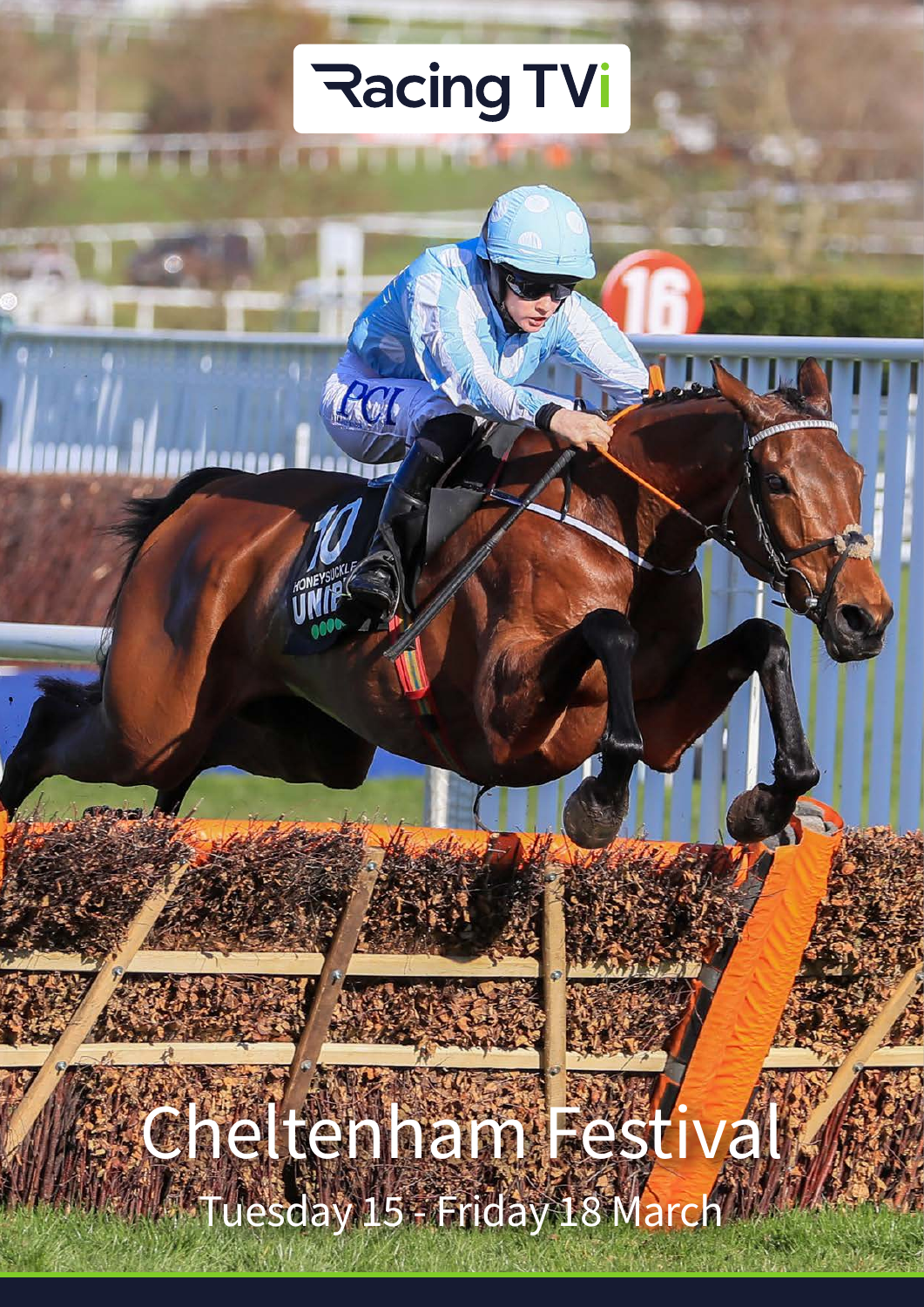



*\*All times GMT*

#### **Day 1 - Tuesday 15th March 2022**

| <b>START</b> |                                                                          |                 |               |
|--------------|--------------------------------------------------------------------------|-----------------|---------------|
| TIMES*       | <b>RACE</b>                                                              | <b>DISTANCE</b> | <b>TYPE</b>   |
| 13:30        | The Sky Bet Supreme Novices' Hurdle Race                                 | 3300m           | Hurdle        |
| 14:10        | The Sporting Life Arkle Challenge Trophy Steeple Chase                   | 3200m           | Chase         |
| 14:50        | The Ultima Handicap Steeple Chase                                        | 5000m           | Chase         |
| 15:30        | The Unibet Champion Hurdle Challenge Trophy                              | 3300m           | <b>Hurdle</b> |
| 16:10        | The Close Brothers Mares' Hurdle Race                                    | 4000m           | Hurdle        |
| 16:50        | The Boodles Juvenile Handicap Hurdle Race                                | 3300m           | Hurdle        |
| 17:30        | The Ukraine Appeal National Hunt Challenge Cup<br>Novices' Steeple Chase | 6000m           | Chase         |

#### **Day 2 - Wednesday 16th March 2022**

| 13:30 | The Ballymore Novices' Hurdle Race                                        | 4200m | Hurdle        |
|-------|---------------------------------------------------------------------------|-------|---------------|
| 14:10 | The Brown Advisory Novices' Steeple Chase                                 | 4900m | Chase         |
| 14:50 | The Coral Cup Hurdle (A Handicap Hurdle Race)                             | 4200m | Hurdle        |
| 15:30 | The Betway Queen Mother Champion Steeple Chase                            | 3200m | Chase         |
| 16:10 | The Glenfarclas Cross Country Steeple Chase                               | 6000m | Chase         |
| 16:50 | The Johnny Henderson Grand Annual<br>Handicap Steeple Chase Challenge Cup | 3200m | Chase         |
| 17:30 | The Weatherbys Champion Bumper<br>(A Standard Open NH Flat Race)          | 3300m | <b>Bumper</b> |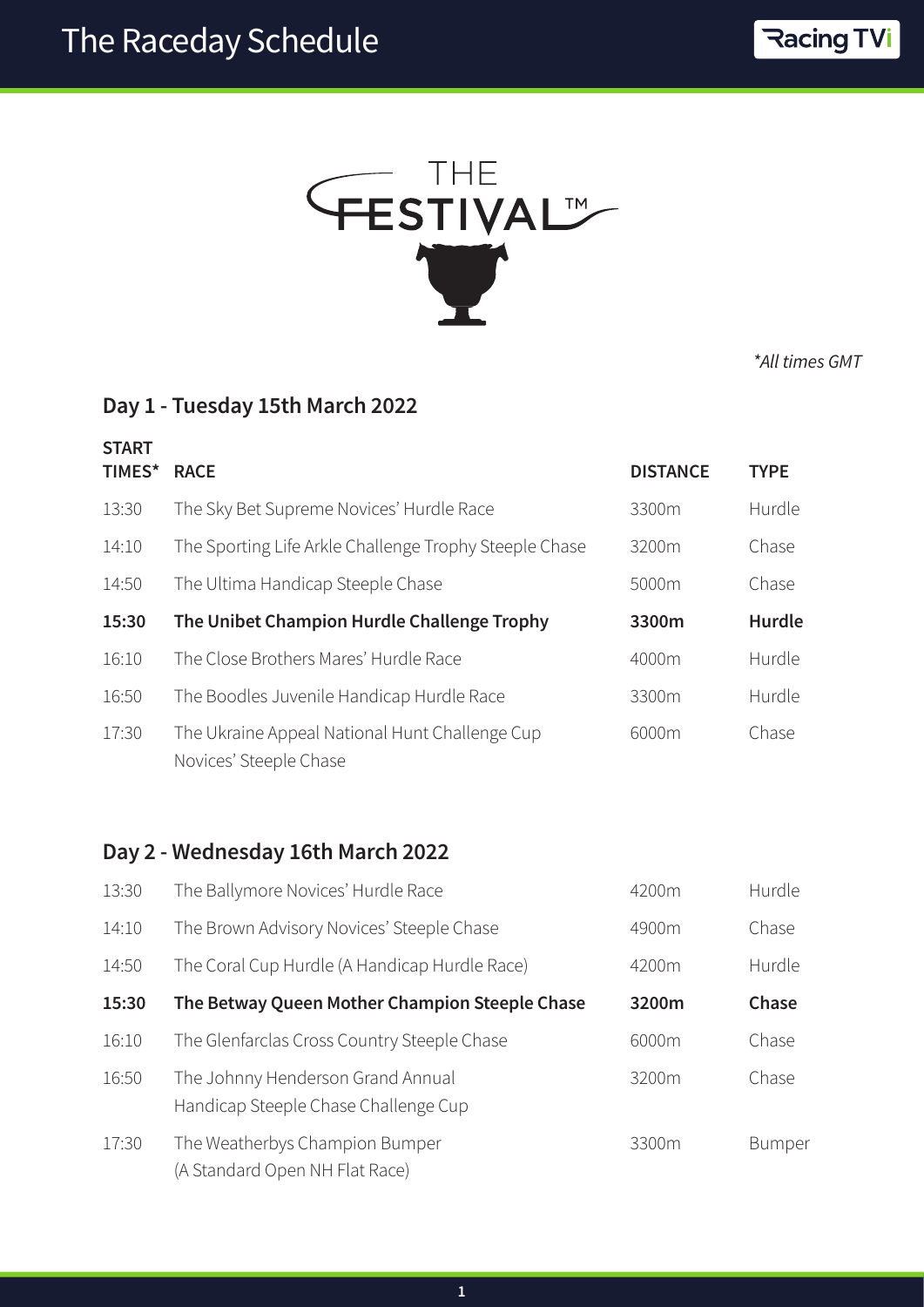# Tuesday 15th March The Cheltenham Festival

**Racing TVi** 

# **DAY 1 RACE BY RACE** *\*All times GMT*

### **13:30 Sky Bet Supreme Novices' Hurdle Race** (Grade 1) (3300m)



A fascinating renewal in which narrow preference is for JONBON. He was only workmanlike at Haydock last time but this better ground will suit. Stablemate Constitution Hill has done nothing wrong in two wins at Sandown but faces a very different test here, so a bigger threat may come from the Willlie Mullins pair of Dysart Dynamo and Kilcruit.

#### **1-2-3:** *1 Jonbon 2 Dysart Dynamo 3 Constitution Hill*

#### **The Super Stat**

Six of the past nine winners have had an official rating of 153 or higher. They have been Vautour (155), Douvan (155), Altior (155), Klassical Dream (154), Shishkin (153) and, last year, Appreciate It (153). Much has been made of the quality of this year's renewal but *Dysart Dynamo* (rated 152) is the highest-rated runner and so this year's contest is more about undoubted potential than very strong form.

#### **14:10 Sporting Life Arkle Challenge Trophy Steeple Chase** (Grade 1) (3200m)

#### **The Super Stat**

Between 1998 and 2006, four renewals were won by five-year-olds. However, since the 5lb age allowance was scrubbed 13 years ago, they are 0/13 in the race. Allmankind was well-fancied 12 months ago but finished fourth of the five runners. *Riviere D'etel*, *Haut En Couleurs*  and *Saint Sam* are set to fly the flag for the generation this year.

### *The RTVi Verdict*

Edwardstone is clearly a better chaser than he was a hurdler, but he faces a stern Irish challenge led by **BLUE LORD**. Willie Mullins' charge had a good tussle with the mare Riviere D'etel at Leopardstown last month and is fancied to confirm the placings here. Coeur Sublime looks the pick of the rest.

#### **1-2-3:** *1 Blue Lord 2 Riviere D'etel 3 Edwardstone*

#### **14:50 Ultima Handicap Steeple Chase** (Grade 3) (5000m)

# *The RTVi Verdict*

Does He Know may do better from his prominent position than the usually held-up Corach Rambler, while Fortescue is another who may need luck on his side. Preference, however, is for **FLOUEUR** who has taken a step forward on his last two starts and his third at last year's Festival reads well. Fantastikas and Kiltealy Briggs are respected.

#### **1-2-3:** *1 Floueur 2 Does He Know 3 Corach Rambler*

#### **The Super Stat**

Nine of the past ten runnings of the Ultima have been won by a horse wearing some form ofhheadgear (cheekpieces or blinkers but never a visor) at prices ranging between 15-2 and 28-1. On four occasions they've enjoyed a 1-2, and in 2016 a spectacular 1-2-3 - the Trifecta paying over 2,000-1.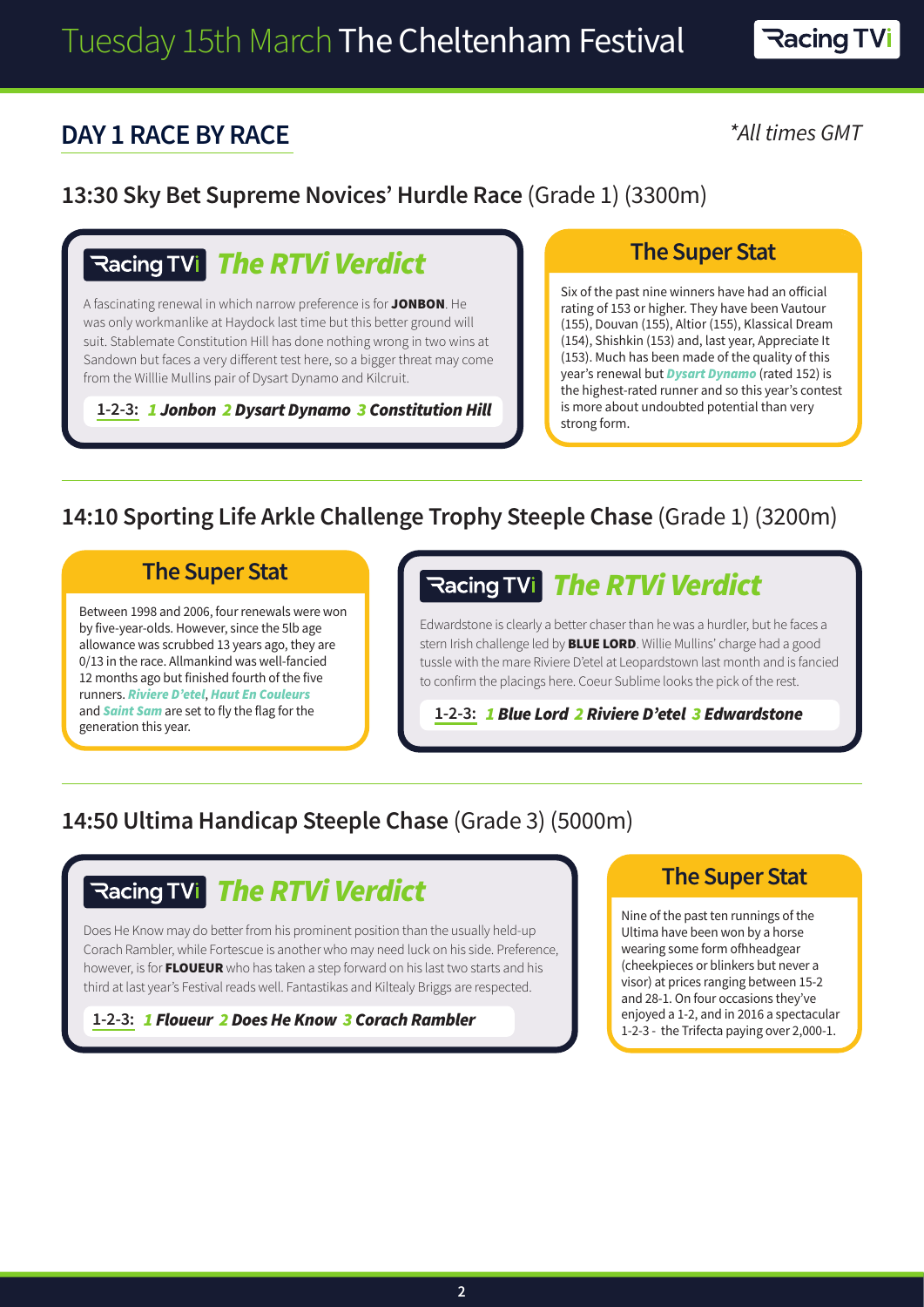**Racing TVi** 

### **15:30 Unibet Champion Hurdle Challenge Trophy** (Grade 1) (3300m)

The past seven winners all lined up having not been beaten that season. *Honeysuckle*  was the only horse in last year's line-up who had a blemish-free campaign and has again been flawless this term. *Appreciate It* hasn't tasted defeat either but, then again, he hasn't run. In addition, 27 of the past 31 winners of the race won on their

# **The Super Stat The RTVi Verdict**

Last year's winner **HONEYSUCKLE** is now unbeaten in 14 starts under Rules and looks impossible to oppose here; she can become just the second back-to-back winner since 2005. Appreciate It is a fascinating contender, making his first start since winning last year's Supreme Novices', but this looks a very tough ask. A safer bet for the forecast looks to be the progressive five-year-old Teahupoo.

#### past 31 winners of the race won on their **1-2-3: 1 Honeysuckle 2 Appreciate It 3 Teahupoo**

### **16:10 Close Brothers Mares' Hurdle Race** (Grade 1) (4000m)

# *The RTVi Verdict*

**BURNING VICTORY** was a fortunate winner of the Triumph Hurdle two years ago but has done well - both on the Flat and over hurdles - since. She is fancied to confirm her Punchestown form with Queens Brook. Telmesomethinggirl, a winner at this meeting last year, and recent Relkeel Hurdle winner Stormy Ireland are the most pertinent dangers.

#### **1-2-3:** *1 Burning Victory 2Queens Brook 3 Telmesomethinggirl*

#### **The Super Stat**

Willie Mullins has saddled nine of the 13 winners (Quevega won six) and the runner-up when he's missed out. When his winning run was interrupted in 2017, he went close with the second and third. Two years later, Benie Des Dieux had victory in the bag when falling but he also had the eventual second in *Stormy Ireland*.

### **16:50 Boodles Juvenile Handicap Hurdle Race** (Grade 3) (3300m)

#### **The Super Stat**

Nine of the 17 winners began their careers in France, and Saint Sam, who was second last year, went close to increasing that tally 12 months ago. This year's favourite *Gaelic Warrior* had three runs at Auteuil for his previous yard and his form suggests a handicap mark of 129 may prove lenient.

## *The RTVi Verdict*

All the talk has been around Gaelic Warrior's potentially lenient mark of 129, but the more recent form of THE TIDE TURNS is preferred. He was all at sea on heavy ground last month but is expected to relish the hustle and bustle of this race, having beaten 19 rivals (including HMS Seahorse, Brazil and Champion Green) on his hurdling bow.

**1-2-3:** *1 The Tide Turns 2 Gaelic Warrior 3HMS Seahorse*

#### **17:30 Ukraine Appeal National Hunt Challenge Cup Novices' Steeple Chase** (Grade 2) (6000m)

# *The RTVi Verdict*

**VANILLIER** was giving away plenty of weight when only third behind Stattler at Naas in January and last year's Albert Bartlett winner is fancied to turn the tables on his old rival now back off level weights at the scene of his biggest win. Gordon Elliott has a good record in the race and his dour stayer Run Wild Fred is respected accordingly.

#### **1-2-3:** *1 Vanillier 2 Stattler 3 Run Wild Fred*

#### **The Super Stat**

Gordon Elliott has had nine runners in this; four won at odds of 5-1, 8-1, 16-1 and 12-1, so you would be showing a healthy profit if you had backed his runners blind. All of Elliott's winners had been beaten on their previous start which bodes well for *Run Wild Fred*, who was second when last seen.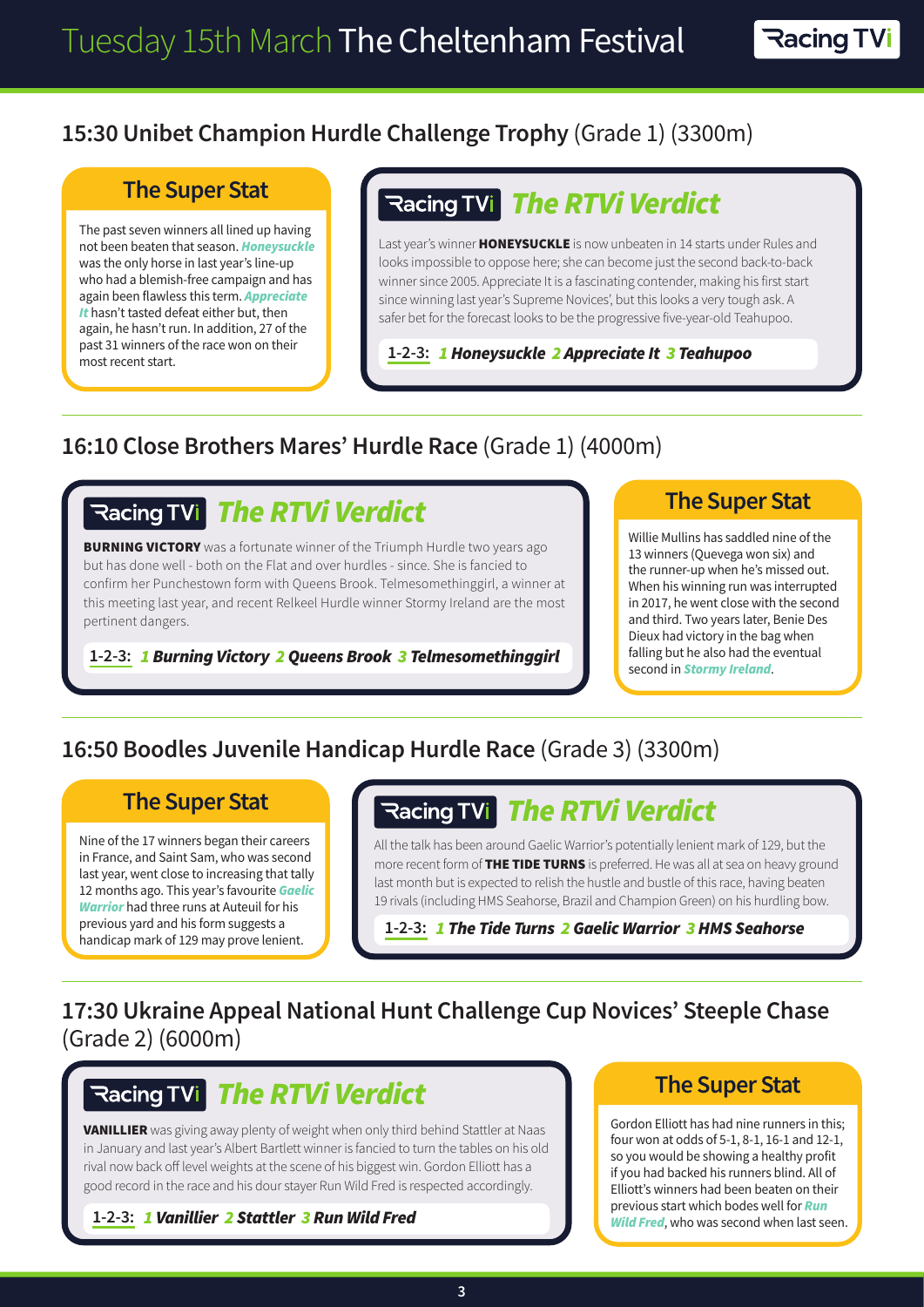### **DAY 2 RACE BY RACE** *\*All times GMT*

#### **13:30 Ballymore Novices' Hurdle Race** (Grade 1) (4200m)

# *The RTVi Verdict*

Journey With Me is better than circumstances allowed him to show at Naas and the form of his Leopardstown win has worked out well. Challow Hurdle winner Stage Star has done everything very easily but preference is for last season's Champion Bumper winner SIR GERHARD who comprehensively defeated Three Stripe Life at Leopardstown and should relish this step up in trip (won a point over three miles).

**1-2-3:** *1 Sir Gerhard 2 Stage Star 3 Journey With Me*

#### **The Super Stat**

Avert your eyes if you are a *Stage Star* supporter. He won the Challow Hurdle last time but the record of winners in that race is 0/18, with Bravemansgame being the latest to come up short last year. The last Challow winner to win at the Festival in the same season was Wichita Lineman, who went on to win the Albert Bartlett in 2007.

#### **14:10 Brown Advisory Novices' Steeple Chase** (Grade 1) (4900m)

#### **The Super Stat**

*Bravemansgame* and *L'Homme Presse* are unbeaten over fences but flawless records over fences are often punctured in this race. This century, there have been only three winners who boasted a 100 per cent record over fences after victory in the race – Denman, Don Poli and Monkfish. The last-named made his backers sweat before landing cramped odds 12 months ago.

### *The RTVi Verdict*

Bravemansgame and **AHOY SENOR** are enormously exciting prospects - the latter may be better suited by the demands of this test and can reverse Kempton form. L'Homme Presse and Capodanno both promise to appreciate a first run over this distance over fences and are respected. Fury Road and Farouk d'Alene are strong stayers with a touch of class and shouldn't be underestimated.

**1-2-3:** *1 Ahoy Senor 2 L'Homme Presse 3 Bravemansgame*

#### **14:50 Coral Cup Hurdle (A Handicap Hurdle Race)** (Grade 3) (4200m)

## *The RTVi Verdict*

Saint Felicien may have been let in lightly for his handicap debut but he's very inexperienced. Unexpected Party, Gowel Road and Drop The Anchor are respected along with Camprond who should appreciate stepping back up in trip. The vote goes to another JP McManus owned runner in THE SHUNTER who won the Plate last year and is temptingly handicapped over hurdles.

#### **1-2-3:** *1 The Shunter 2 Saint Felicien 3 Gowel Road*

#### **The Super Stat**

Only four winners since 2000 had run more than nine times over hurdles and one of those, William Henry, had only ten to his name before victory in 2019. Heaven Help Us kept up the trend last year when winning on her eighth start over hurdles at 33-1. The evidence is clear: look for lightly raced and second-season hurdlers. *Indigo Breeze* looks to tick the boxes in both of those respects.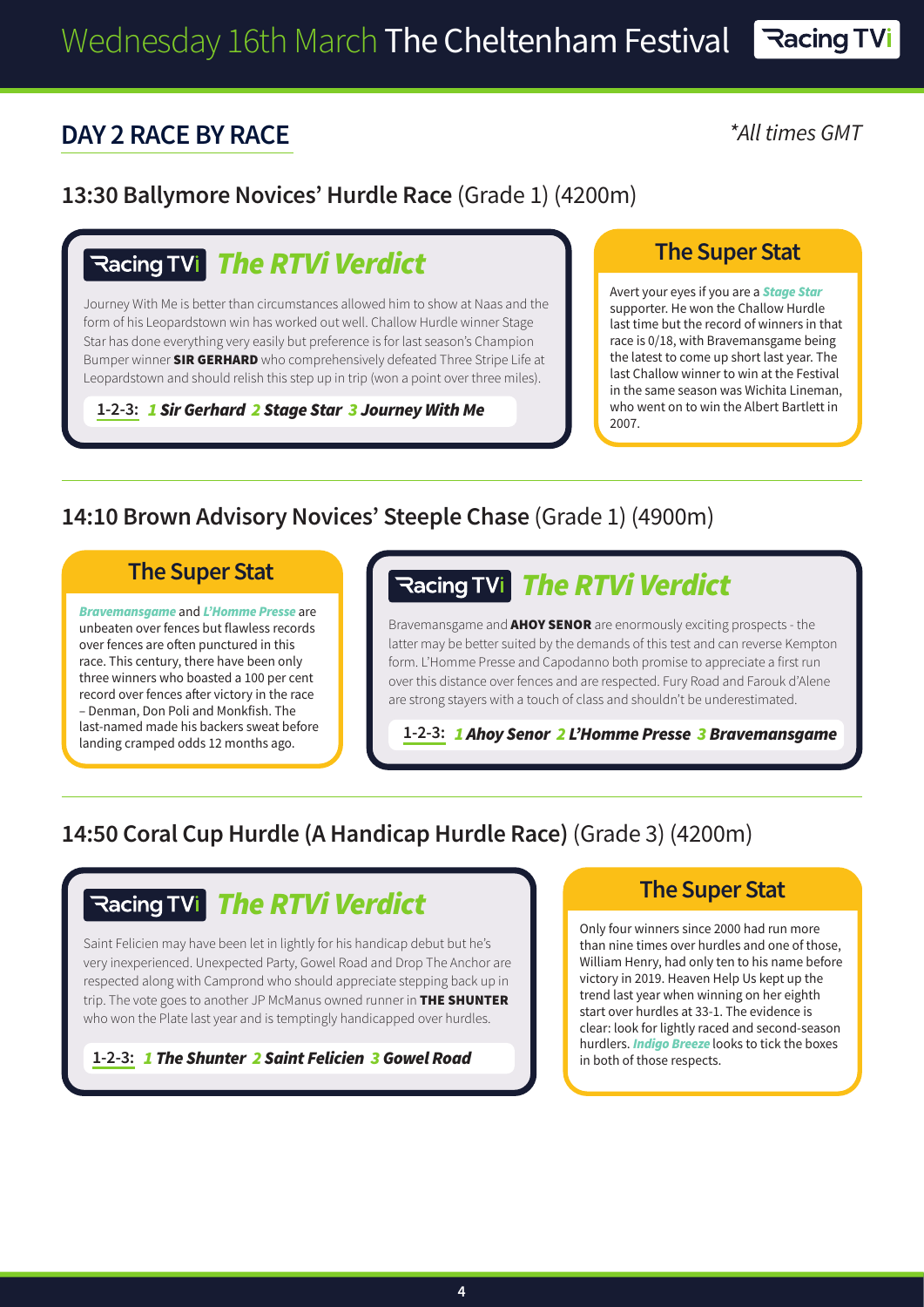#### **15:30 Betway Queen Mother Champion Steeple Chase** (Grade 1) (3200m)

Ten of the last 30 winners had landed the Arkle 12 months earlier: Remittance Man, Klairon Davis, Moscow Flyer, Azertyuiop, Voy Por Ustedes, Sizing Europe, Sprinter Sacre, Altior and Put The Kettle On. Three of those were trained by Nicky Henderson, who seeks to complete the same double again with *Shishkin*. **1-2-3:** *1 Shishkin 2Nube Negra 3 Energumene*

# **The Super Stat The RTVi Verdict**

One of the highlights of the week sees **SHISHKIN** and Energumene clash again and one can only hope for as good a race as witnessed at Ascot; Shishkin can come out on top. Age may be catching up with Chacun Pour Soi who has yet to shine in Britain and a bigger threat may come from last year's 1-2 Put The Kettle On and Nube Negra.

### **16:10 Glenfarclas Cross Country Steeple Chase** (6100m)

# *The RTVi Verdict*

TIGER ROLL has won three of the last four renewals and could be hard to beat in his swansong with stable vibes positive. Don't be surprised to see a better show from 2020 winner Easysland whose owner has another live runner in recent purchase Prengarde. Delta Work is a classy recruit to this sphere but Diesel d'Allier has proven course form to his name.

#### **1-2-3:** *1 Tiger Roll 2 Prengarde 3 Diesel d'Allier*

**The Super Stat**

No fewer than 14 of the 17 winners had run at the track earlier in the season – and only three winners had no previous experience of the track. Three-time winner *Tiger Roll* has not run at Cheltenham this season, but did have a spin at the track as part of his build-up.

#### **16:50 Johnny Henderson Grand Annual Handicap Steeple Chase Challenge Cup** (Grade 3) (3200m)

#### **The Super Stat**

Nine of the past 11 winners have had an official rating of between 138 and 147. *Buddy Rich* (144) represents the yard that won this race easily two years ago and the nine-year-old ticks plenty of boxes, but only just - older horses tend to struggle with only two winners since 1998 being ten or older.

#### *The RTVi Verdict* Racing TVi

Sky Pirate was marginally lower in the weights when winning last year and should make a bold bid, while Andy Dufresne has always been held in high regard. Elixir De Nutz, Buddy Rich and Thyme White are others to note, but **EMBITTERED** fell when favourite last year and looks to have been trained with atonement in mind.

#### **1-2-3:** *1 Embittered 2 Thyme White 3 Sky Pirate*

#### **17:30 Weatherbys Champion Bumper (A Standard Open NH Flat Race)**  (Grade 1) (3300m)

# *The RTVi Verdict*

Willie Mullins and Gordon Elliott have dominated recent renewals and both are well represented. FACILE VEGA has had pundits purring and victory for Quevega's son could take the roof off the stands. Stablemates Redemption Day and James's Gate shouldn't be dismissed but American Mike should pose the biggest threat.

**1-2-3:** *1 Facile Vega 2 American Mike 3 Redemption Day*

#### **The Super Stat**

Willie Mullins has won this race 11 times, but punters looking to profit should note the market can get it wrong. None of his past six winners of the race have been his apparent 'first string' including 12 months ago. Before that, his previous five winners returned at 12-1, 16-1, 25-1, 25-1 and 11-1.